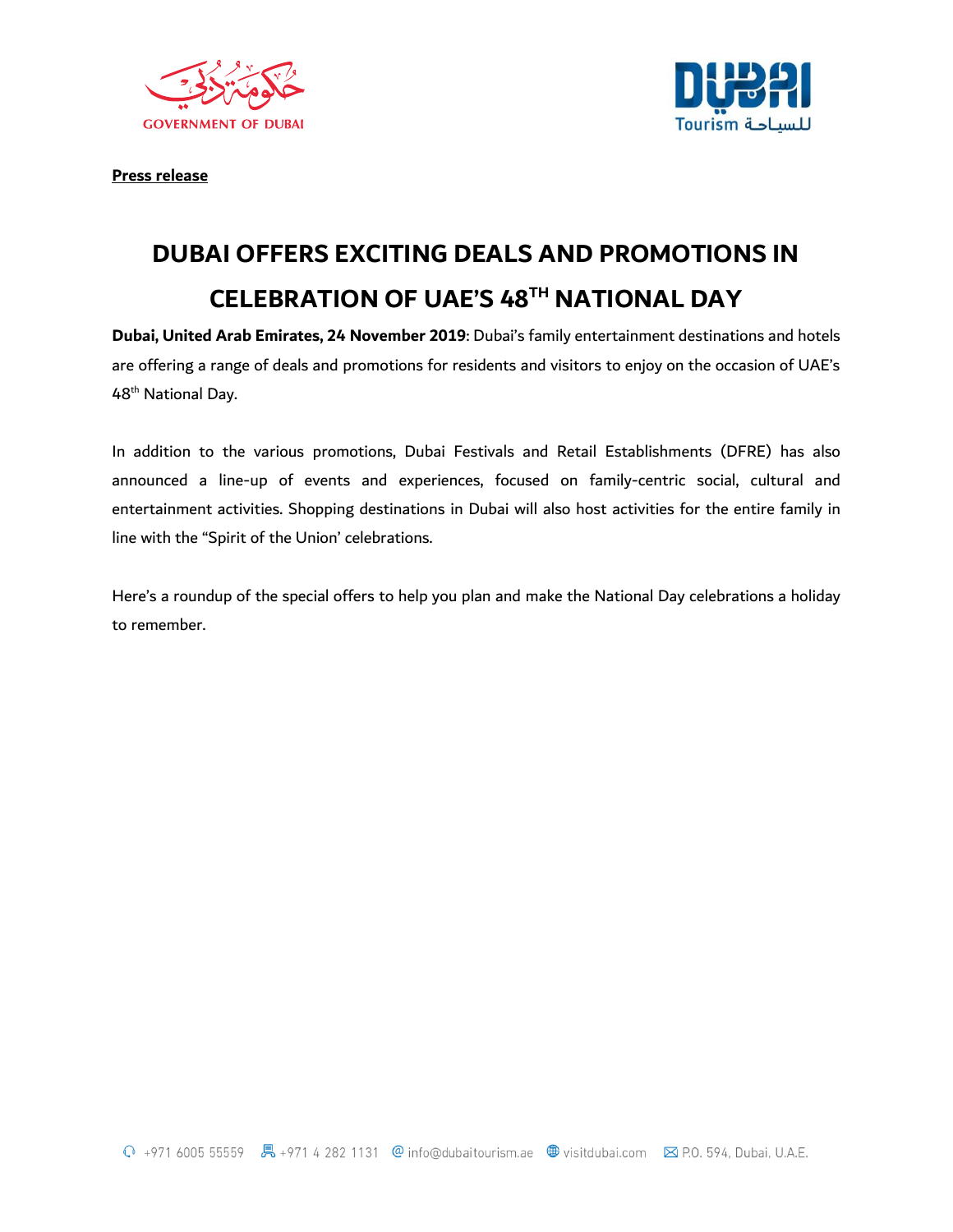

Q +971 6005 55559 圆 +971 4 282 1131 @ info@dubaitourism.ae ● visitdubai.com 図 P.O. 594, Dubai, U.A.E.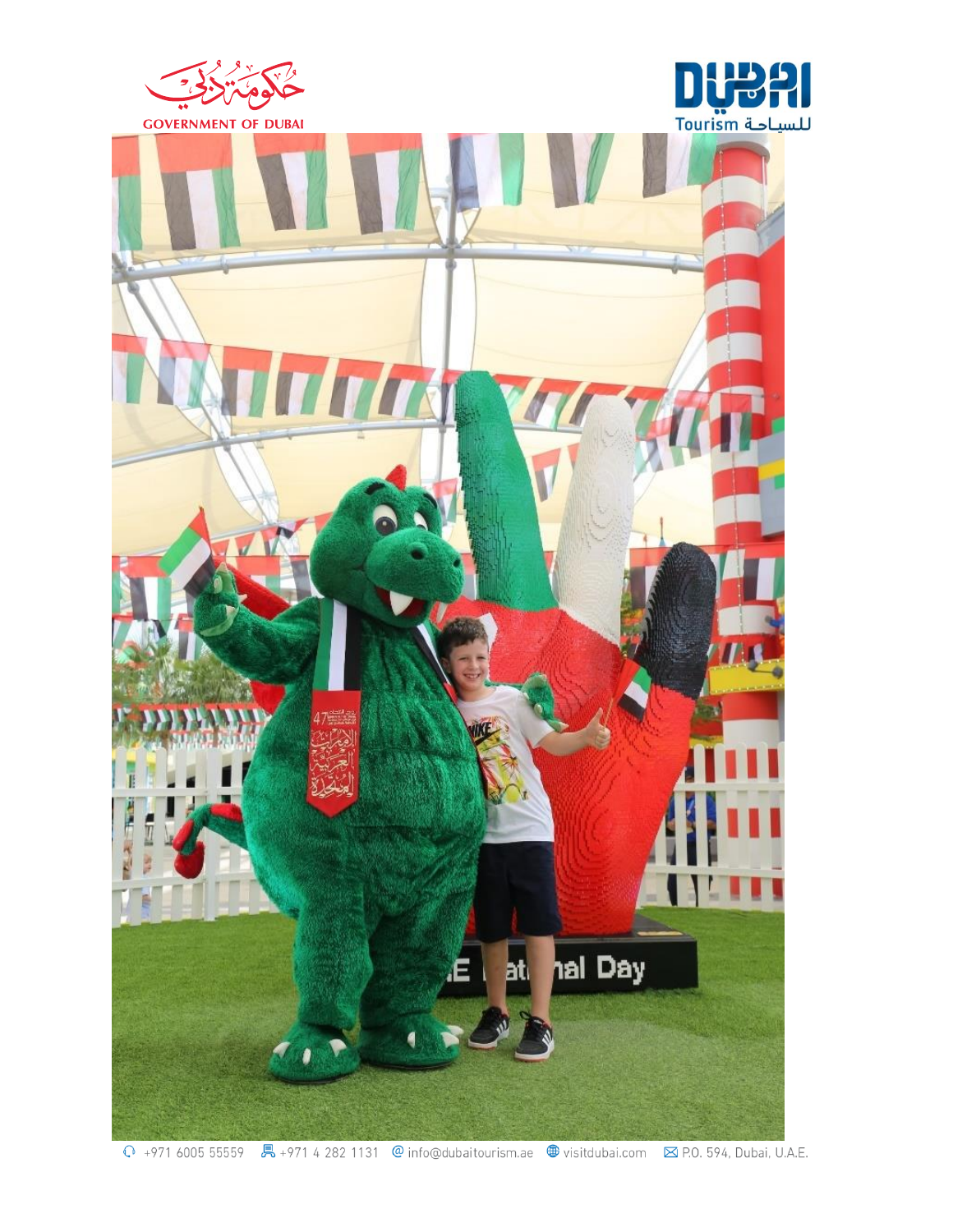

### **LEGOLAND Dubai**



### **28 November to 2 December, Dubai Parks and Resorts**

Celebrate the UAE's 48th National Day at LEGOLAND<sup>®</sup> Dubai and win fabulous prizes for correctly guessing (or counting!) the exact number of LEGO® UAE flags around MINILAND! Join the family fun National Day LEGO and enjoy delicious UAE-inspired dishes in Market Restaurant and pose for a fun photo opportunity with the huge UAE LEGO model, and also participate in daily Meet and Greet sessions with your favourite characters. Get your free limited edition National Day LEGO brick (personal engraving for just AED 10). Further, all UAE servicemen and women (by showing their official service card) will enjoy 20 per cent off at The BIG Shop throughout the event.



### **Dubai Dolphinarium:**

### **29 November to 7 December, Dubai Creek Park, Gate No. 1**

Families and children can enjoy 25 per cent off tickets to dolphin and sea lion shows at Dubai Dolphinarium, the first fully air-conditioned indoor dolphinarium in the Middle East. Holders of Emirates ID can take advantage to special rates, offered as part of National Day celebrations in Dubai.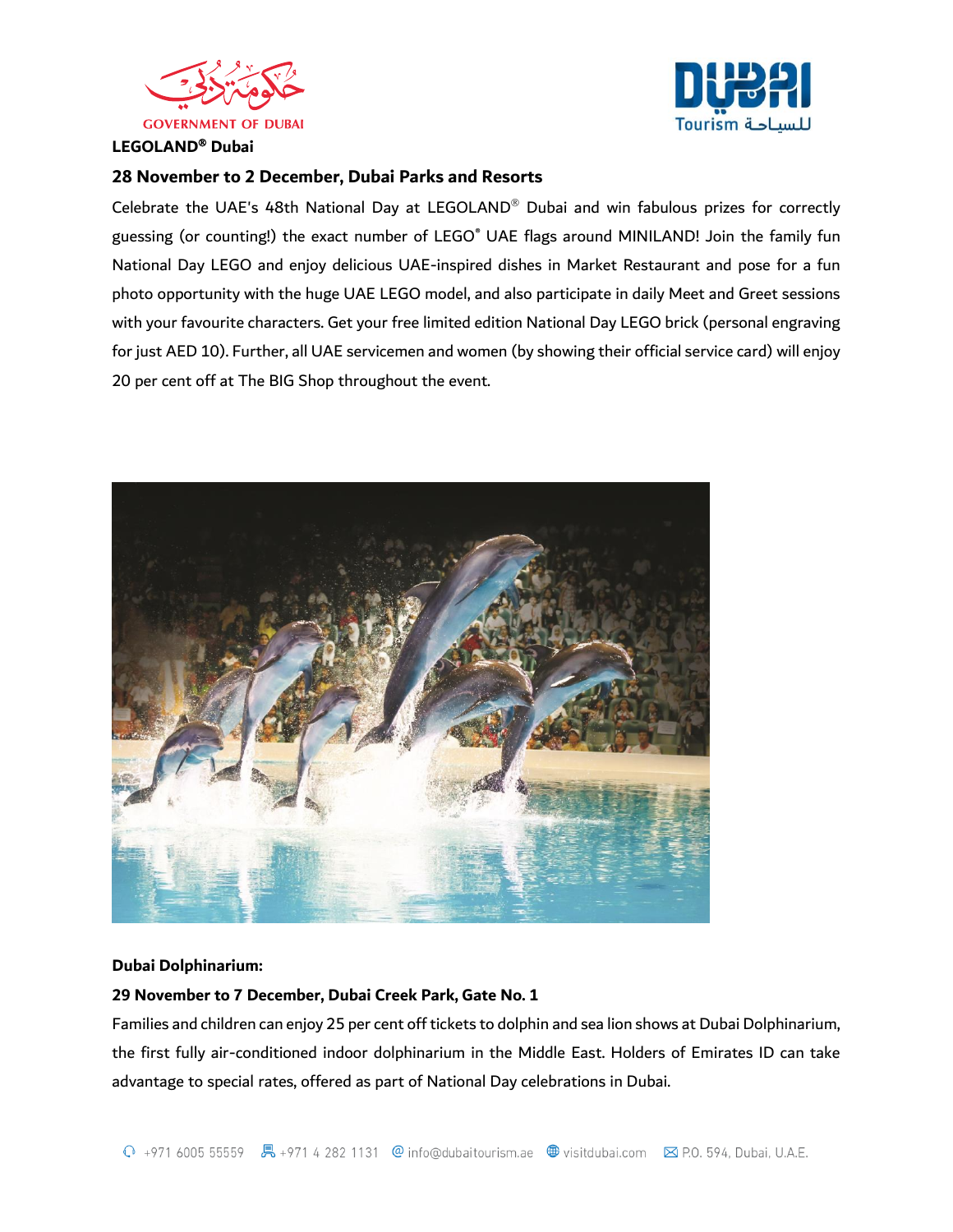





### **La Perle by Dragone**

### **28 November to 3 December, Al Habtoor City**

Experience and enjoy heart-stopping entertainment at the award-winning aquatic show La Perle by Dragone. To celebrate UAE's 48th National Day, families can enjoy 48 per cent off on all tickets, excluding Bronze tickets.

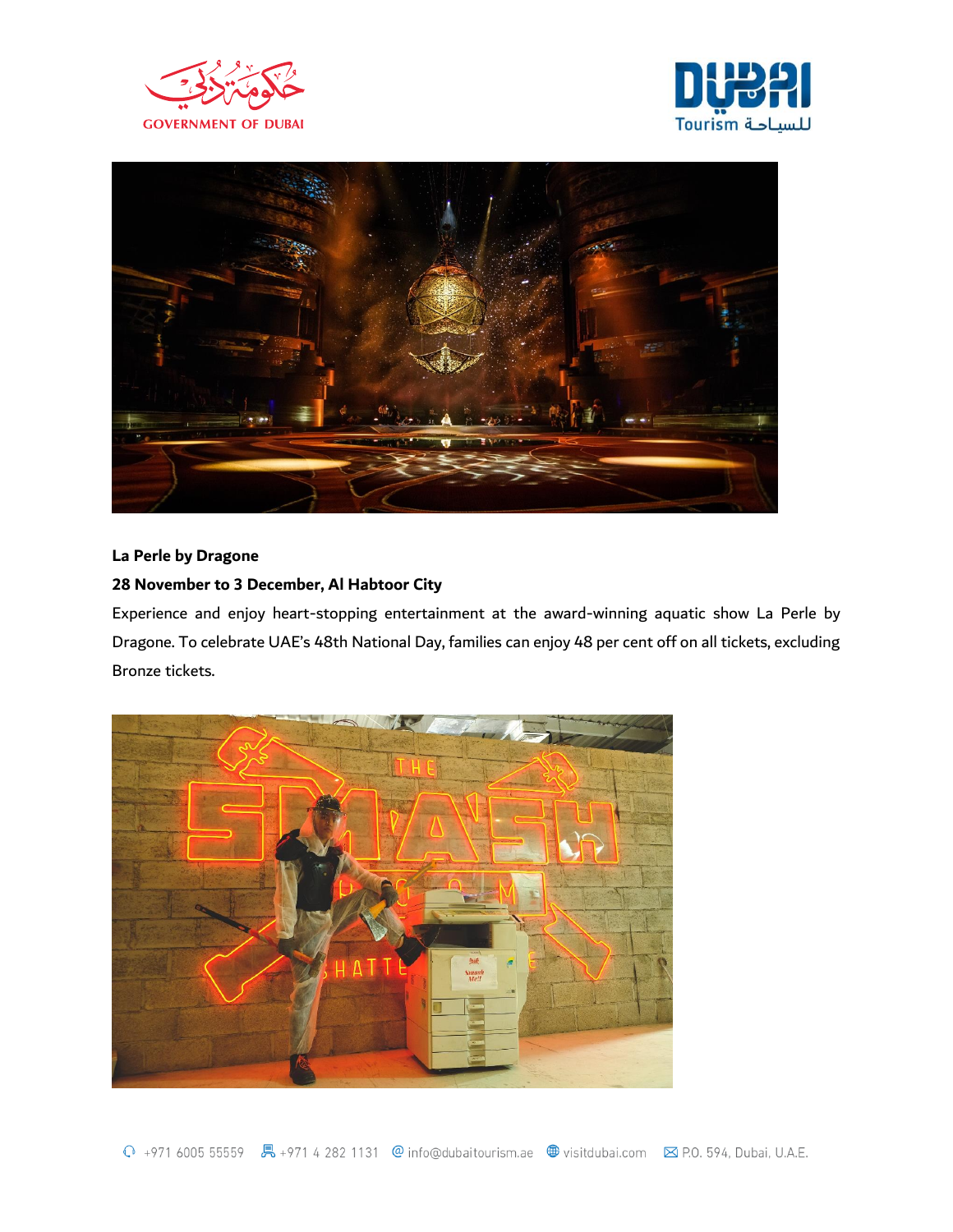



## **The Smash Room**

### **1 to 3 December**

### **Action Park, Last Exit Mad Max, AUH Bound, Dubai**

Smash your stress away in a fun way by shattering, breaking, stomping, tearing or yelling at The Smash Room. For a smashing celebration, get the Two 2 Tango package for AED 247 instead of AED 399 (for two people in one room, includes 30 glasses and 2 electronics).

### **The Pointe**

### **29 November to 2 December, The Pointe**

The waterfront destination and hub for dining and entertainment of Nakheel Malls will celebrate together with people of all nationalities and generations through several activities including a giant kite festival, musical performances, display of art and a showcase of local talents. Visitors to The Pointe can enjoy 25 per cent off from selected outlets and 20 per cent off Careem rides from and to The Pointe.

### **Hotel Promotions**

Hotels in Dubai are gearing up to woo visitors from across the region with a mix of special packages, promotions and other family-friendly activities for UAE's 48th National Day celebrations. For more details of the National Day hotel promotions, please visit www.nationaldaydubai.com.

For more details of the National Day calendar of events, visit [www.nationaldaydubai.com.](http://www.nationaldaydubai.com/)

### **- Ends –**

### **About Dubai's Department of Tourism and Commerce Marketing (Dubai Tourism)**

With the ultimate vision of positioning Dubai as the world's leading tourism destination and commercial hub, Dubai Tourism's mission is to increase the awareness of Dubai among global audiences and to attract tourists and inward investment into the emirate. Dubai Tourism is the principal authority for the planning, supervision, development and marketing of Dubai's tourism sector. It markets and promotes the Emirate's commerce sector and is responsible for

the licensing and classification of all tourism services, including hotels, tour operators and travel agents. Brands and departments within the Dubai Tourism portfolio include Dubai Business Events, Dubai Calendar, and Dubai Festivals and Retail Establishment.

### **About Dubai Festivals and Retail Establishment**